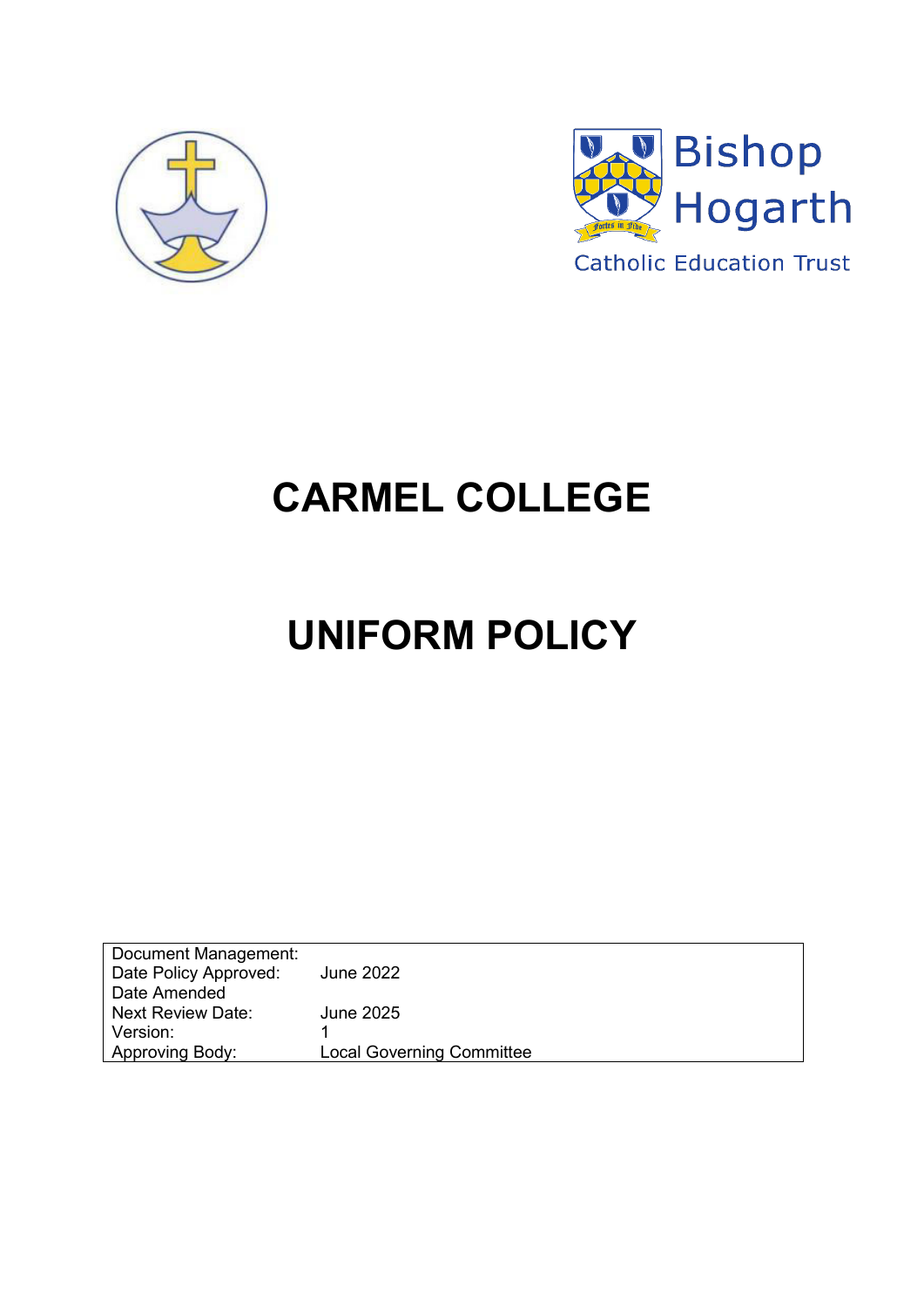## **Contents:**

Statement of Intent

Legal framework

- 1. Roles and responsibilities
- 2. Cost principles
- 3. Equality principles
- 4. Complaints and challenges
- 5. College uniform supplier
- 6. Uniform assistance
- 7. Non-compliance
- 8. College uniform
- 9. Labelling
- 10. Sixth form
- 11. Monitoring and review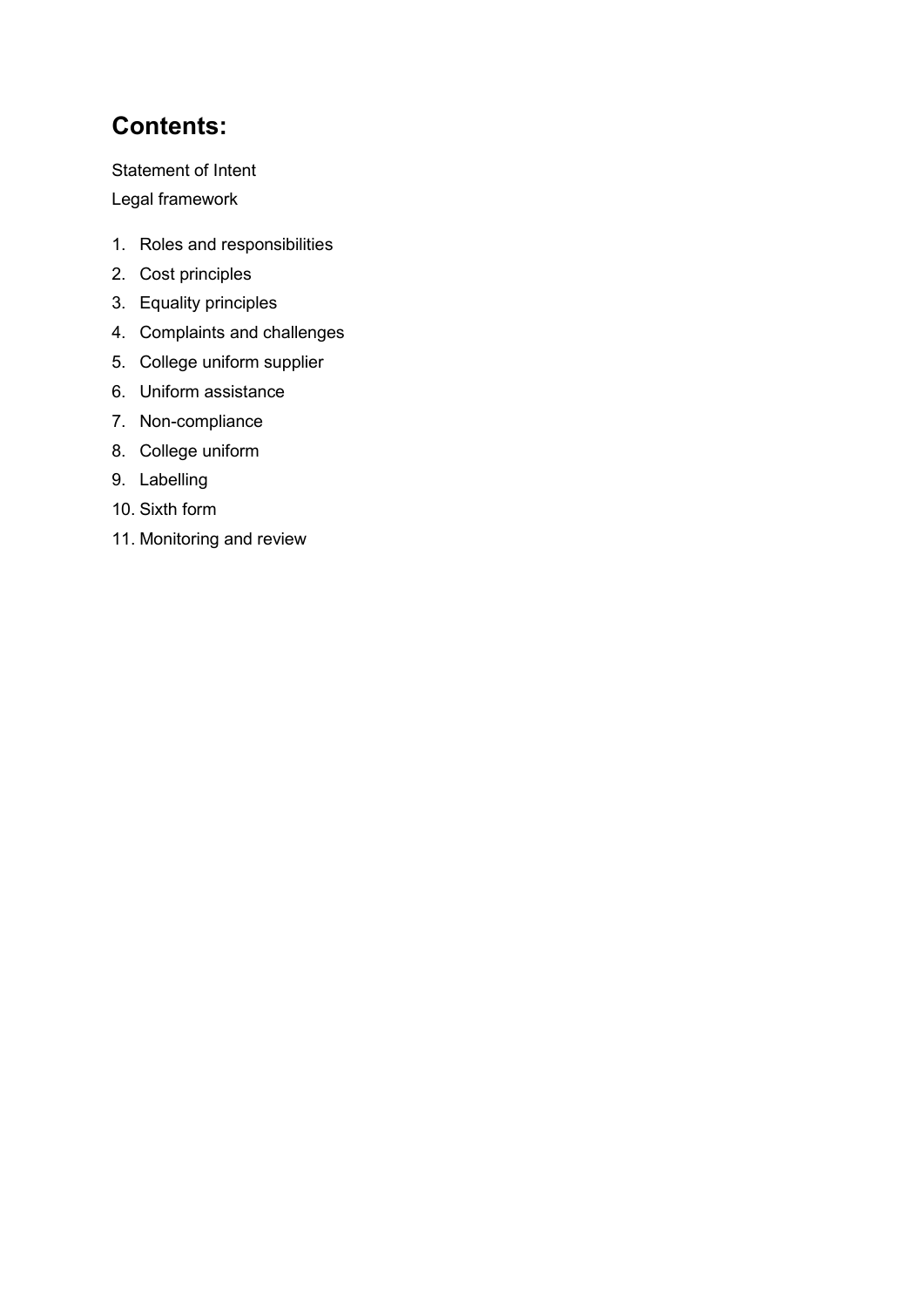## **Statement of Intent**

Carmel College believes that a consistent College uniform policy is vital to promote the ethos of the College and provide a sense of belonging and identity for all pupils, regardless of their protected characteristics or socio-economic circumstances.

This policy lays out the measures the College has taken to ensure a consistent, fair and inclusive uniform policy, and to implement a uniform that reflects the needs of all pupils and is affordable and the best value for money for the College and pupils' families.

We believe that pupils learn most effectively and achieve their best outcomes when they are comfortable, able to be themselves, and dressed in such a way that sets an appropriate tone for education.

## **1. Legal framework**

This policy has due regard to all relevant legislation including, but not limited to, the following:

- Education and Inspections Act 2006
- Education Act 2011
- Human Rights Act 1998
- Equality Act 2010
- The UK General Data Protection Regulation (UK GDPR)
- Data Protection Act 2018

This policy has due regard to all relevant guidance including, but not limited to, the following:

- DfE (2021) 'Cost of College uniforms'
- DfE (2021) 'College Admissions Code'
- DfE (2021) 'College uniforms'

This policy operates in conjunction with the following College policies:

- Complaints Procedures Policy
- Behaviour Policy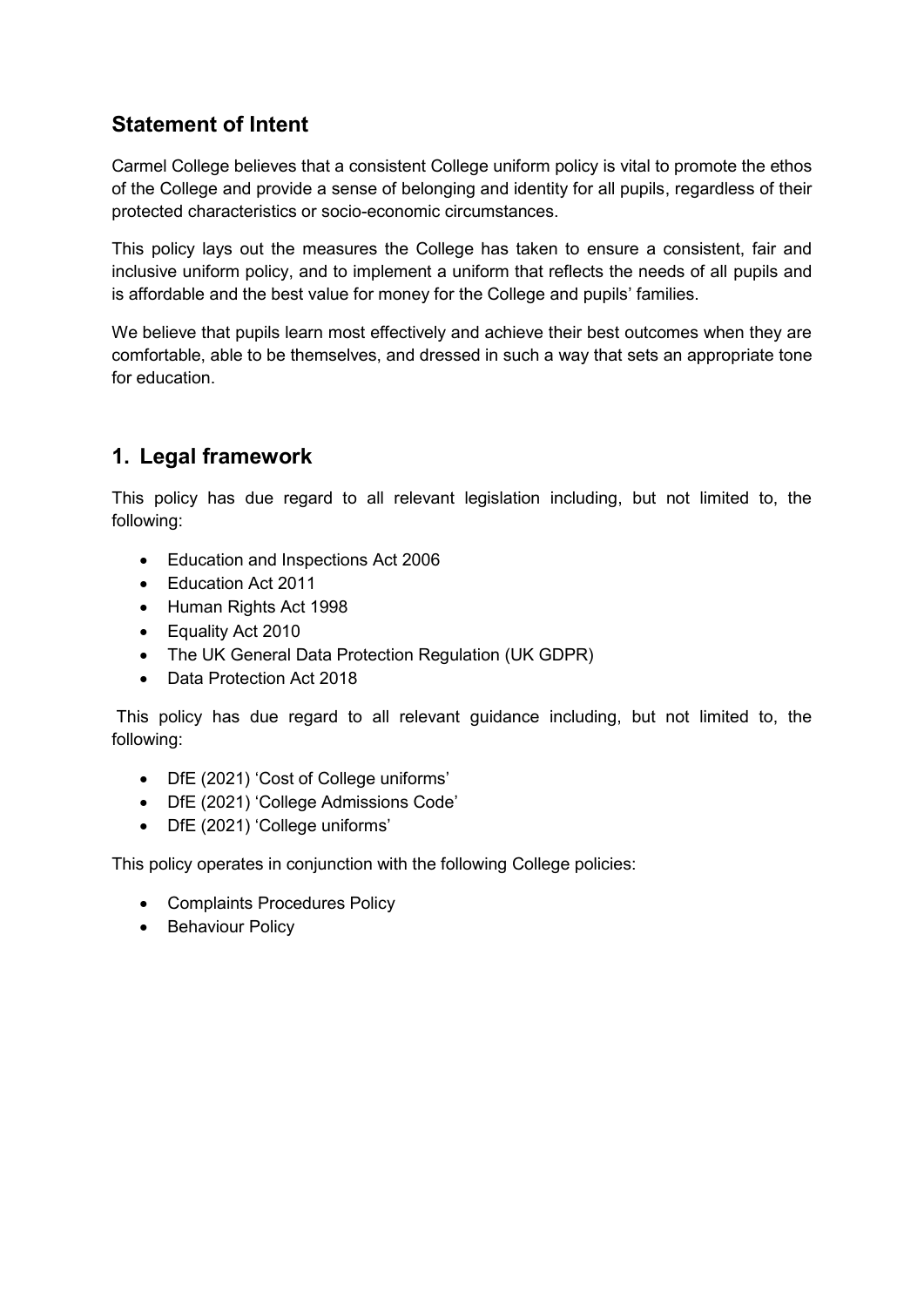## **2. Roles and responsibilities**

The Local Governing Committee is responsible for:

- Establishing, in consultation with the headteacher and College community a College uniform that accurately reflects the College's vision and values.
- Ensuring that the College's uniform is accessible and inclusive and does not disadvantage any pupil by virtue of their protected characteristics or socio-economic status.
- Ensuring that the College's uniform is accessible and affordable.
- Demonstrating how best value for money has been achieved in the uniform policy.
- Ensuring compliance with the DfE's '[Cost of College uniforms](https://www.gov.uk/government/publications/cost-of-school-uniforms/cost-of-school-uniforms)' guidance.

The Principal is responsible for:

- Enforcing the College's uniform on a day-to-day basis.
- Ensuring that teachers understand this policy and what to do if a pupil is in breach of the policy.
- Listening to the opinions and wishes of the College community in regard to the College's uniform and making appropriate recommendations to the governing board.

Staff members are responsible for:

- Ensuring that pupils dress in accordance with this policy at all times.
- Disciplining pupils who are in breach of this policy.
- Ensuring that pupils understand why having a consistent and practical College uniform is important, e.g., College identity.

Parents are responsible for:

- Providing their children with the correct College uniform as detailed in this policy.
- Informing the Pastoral Learning Managers if their child requires an adjustment to the uniform policy for a period of time, including why.
- Ensuring that their child's uniform is clean and presentable.

Pupils are responsible for:

Wearing the correct uniform at all times, unless an exemption has been granted.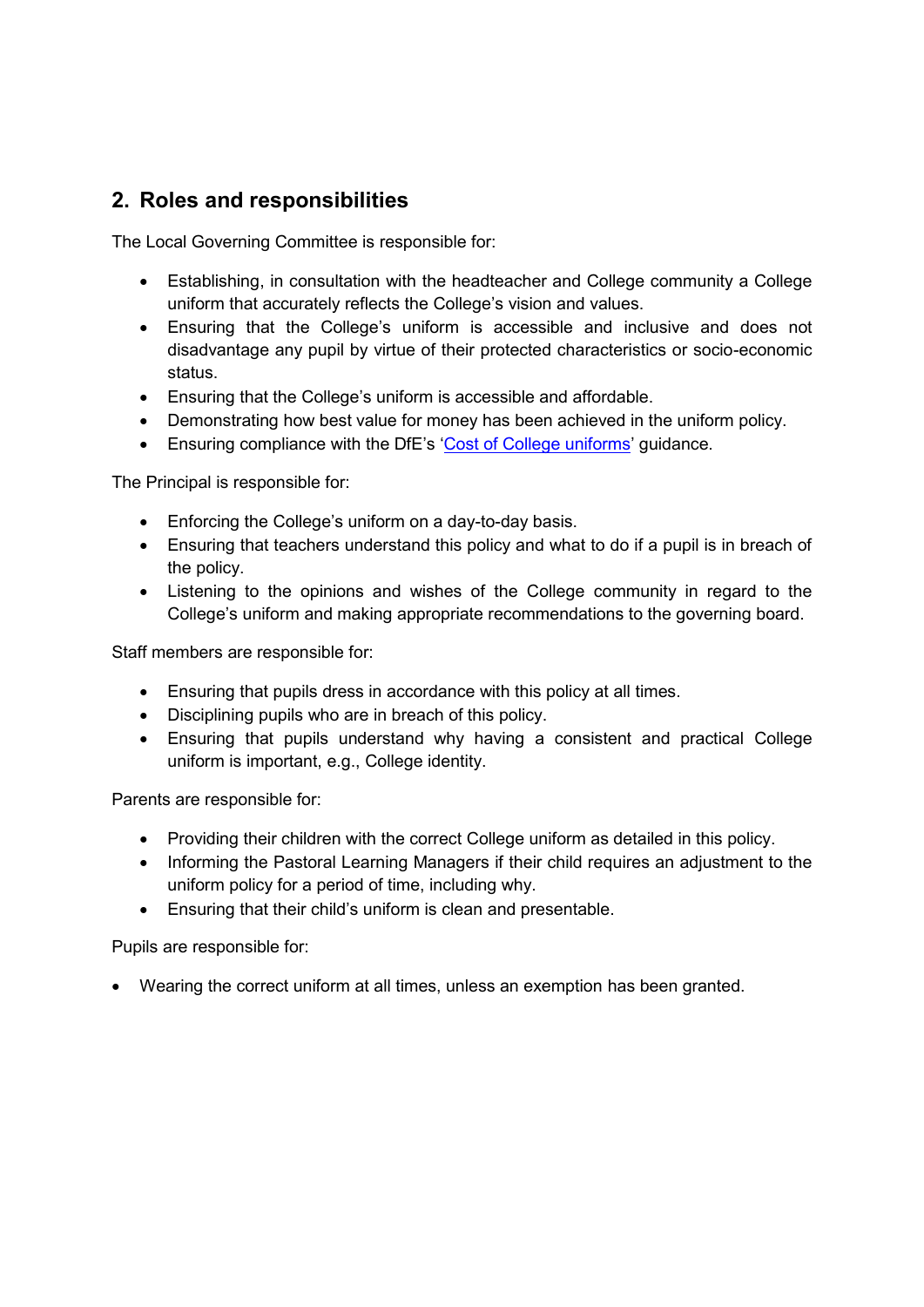## **3. Cost principles**

The College is committed to ensuring that its College uniform is affordable and accessible to all pupils and does not place an unreasonable financial burden on parents.

In accordance with the 'College Admissions Code', the Principal will ensure that the College's uniform policy does not discourage parents from applying for a place for their child.

The College will assess the overall cost implications of its uniform policy regularly, including prior to making any changes to the College uniform.

The College will evaluate the cost of its uniform based on the overall collection of uniform items that parents would need to purchase for a pupil, rather than on the cost effectiveness of individual items; this will include consideration of the fact that parents will need to purchase multiples of certain items, e.g., shirts and socks, to ensure their child can come to College in clean uniform every day.

The College keeps variations in College uniform for different groups of pupils, e.g., year group-specific items or house colours, to a minimum where possible to ensure that pupils can get the most wear out of their uniform possible and that parents can pass some items down to younger siblings.

The College keeps branded uniform items to a minimal level that is reasonable for all members of the College community. The College defines a branded uniform item as any item of clothing that cannot be purchased at a range of retailers, including by virtue of logos, colours, design, and fabrics. Where the College decides to require an item of branded clothing, it will conduct an assessment to ensure prices are kept as low as possible, e.g., by offering sew- or iron-on logo badges for jumpers that can be bought at retailers instead of requiring special branded jumpers.

The College works with multiple suppliers to obtain the best value for money possible. Any savings negotiated are passed to parents where possible and does not enter into exclusive single supplier contracts or cash-back arrangements. More information on supplier processes can be found in the 'College uniform supplier' section of this policy.

The College will not amend uniform requirements regularly and will take the views of parents and pupils into account when considering any changes to College uniforms.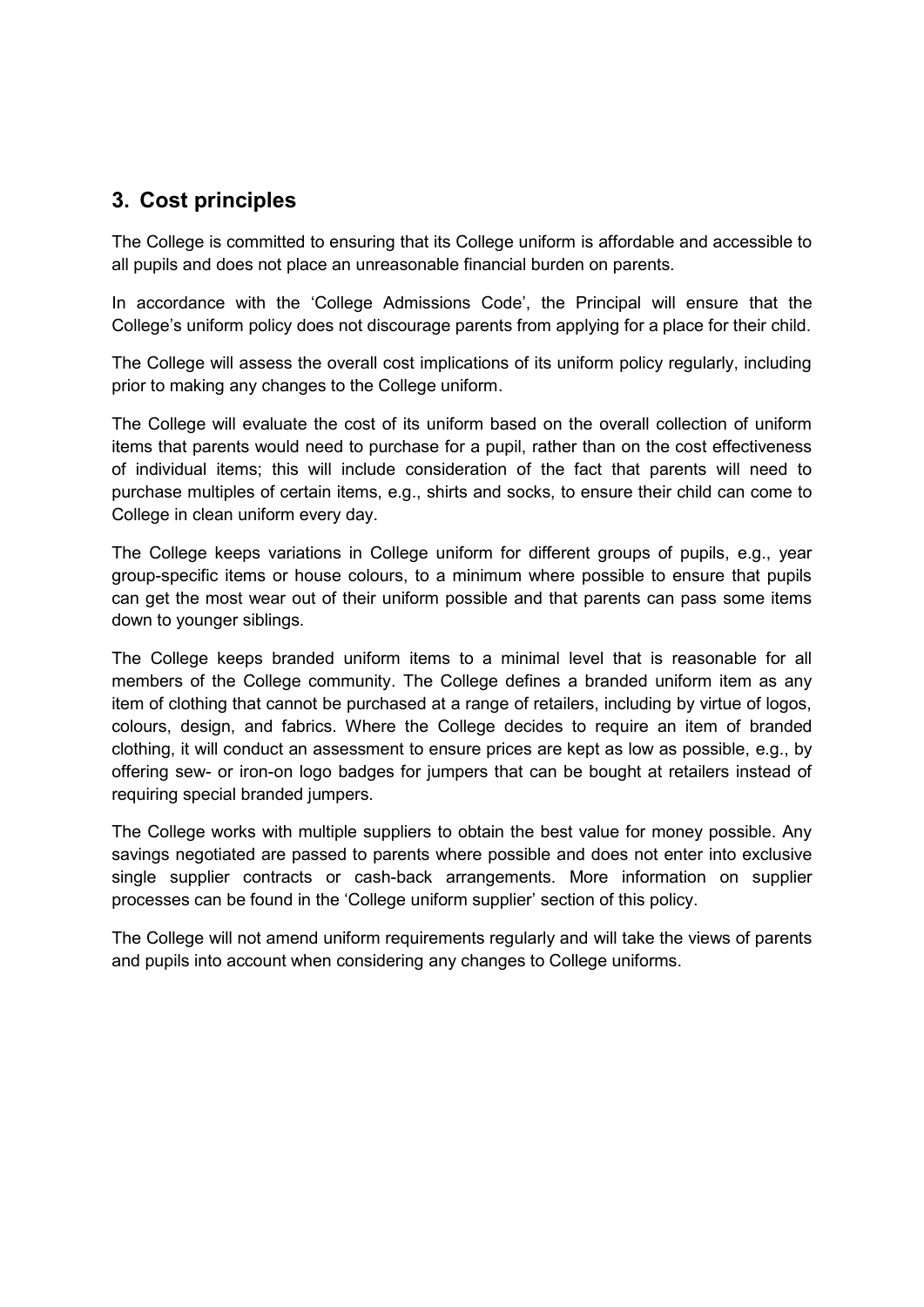## **4. Equality principles**

The College takes its legal obligation to avoid discriminating against any protected characteristic unlawfully seriously and aims to ensure that the uniform policy is as inclusive as possible.

The College will work to ensure wherever possible that the uniform's cost does not disproportionately affect any pupil group, whilst still allowing choice.

The College implements a gender-neutral uniform, meaning that pupils are not required to wear specific items based on their gender, and may wear any of the uniform items listed in the 'College uniform' section of this policy regardless of the legal sex recorded on the College's records.

The College ensures that pupils who are required to follow certain dress requirements, e.g., by virtue of their membership of a particular religious or cultural group, are afforded flexibility to allow them to wear a uniform that adheres to their requirements as far as possible. The College endeavours to meet all requests for amendments to the uniform for these purposes; however, will ensure that the needs and rights of individual pupils are weighed against any health and safety concerns for the entire College community.

Parents' concerns and requests regarding religious clothing are dealt with on a case-by-case basis by the Principal.

The College ensures that the needs of pupils with SEND and/or sensory difficulties are considered in the uniform policy, e.g., ensuring soft, stretchy fabrics and avoiding intricate buttons or hard seams; however, where the needs of these pupils cannot be met in the standard uniform policy, individual adaptations to the uniform will be considered and maybe permitted where possible.

## **5. Complaints and challenges**

The College endeavours to resolve all uniform complaints informally, in accordance with the Trust's Complaints Policy.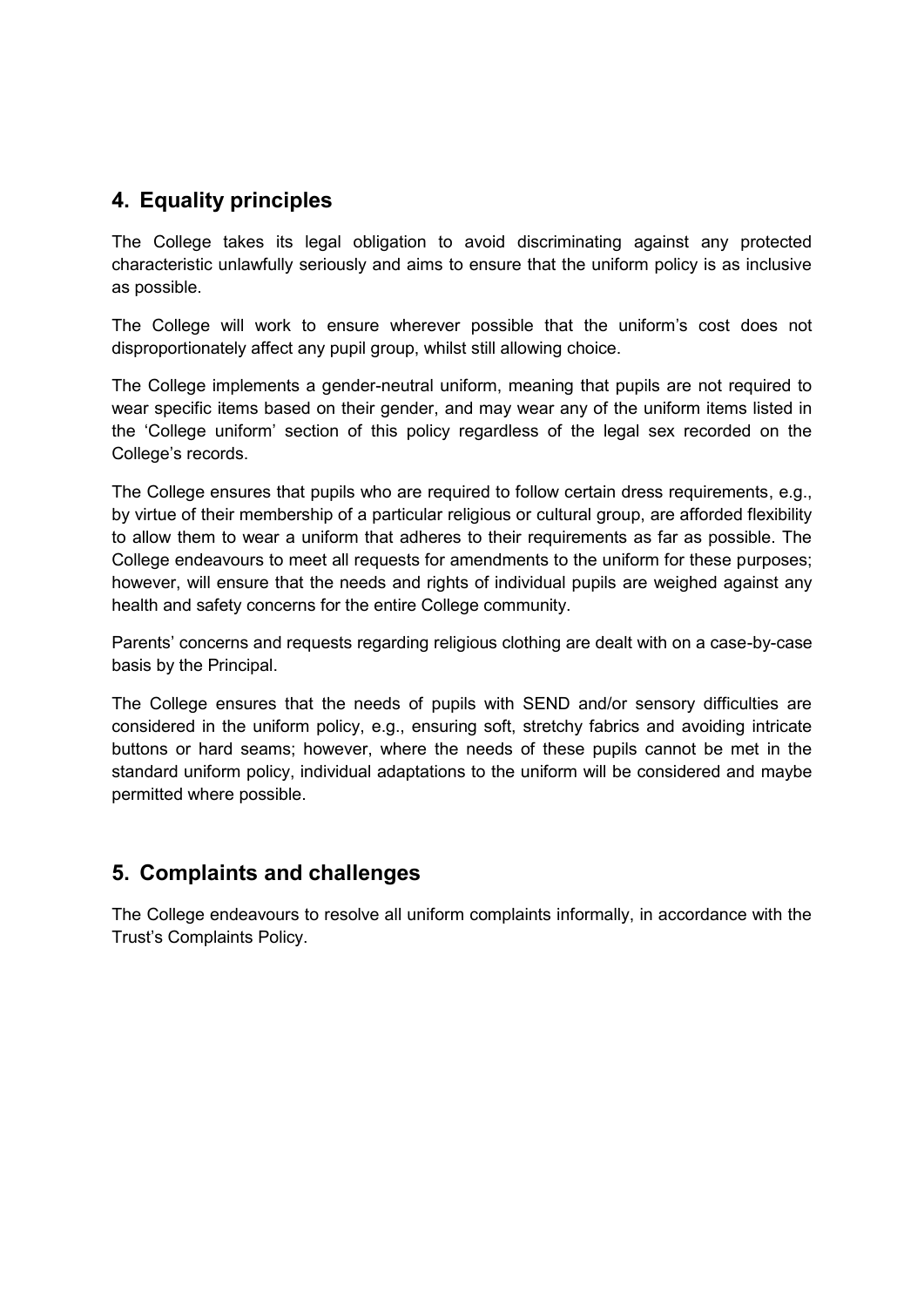## **6. College uniform supplier**

Our current College uniform suppliers are:

#### **Elizabeths Embroidery**

**8-10 Richardson Road, Stockton on Tees, TS18 3LJ** 

**Tel: 01642 674973** 

**[help@elizabethsembroidery.com](mailto:help@elizabethsembroidery.com)**

#### **Rawcliffe's Stockton**

#### **36 Prince Regent Street, Stockton on Tees, TS18 1DF**

#### **Tel: 01642 636650**

#### **[sales@rawcliffes-stockton.co.uk](mailto:Sales@rawcliffes-stockton.co.uk)**

The Local Governing Committee will ensure that a written contract is in place with the supplier for branded items.

The College will retender the uniform contract every three years, whether changes to the uniform are made or not, in line with the Trust's Finance Policy. The Principal will work to ensure that the items are procured as cheaply as possible without compromising on the quality, e.g. by requesting standard-style items from the supplier rather than more intricate and unique designs.

The College does not sign contracts with suppliers before requesting visualisations of proposed uniform, as well as fabric samples.

## **7. Uniform assistance**

The College supports vulnerable families in meeting the costs of uniforms. To claim College uniform assistance, parents should be eligible for FSM. For pupils joining us in year 7, College will contact Free School Meal families to offer assistance in purchasing the uniform. The budget for the College uniform assistance scheme comes from pupil premium funds.

For other families who are struggling to purchase the uniform, contact can be made with the Pastoral Learning Manager for support.

In addition, the College holds a wide range of pre-loved College uniforms for parents to access. Parents are invited to donate their child's uniform when they no longer need it.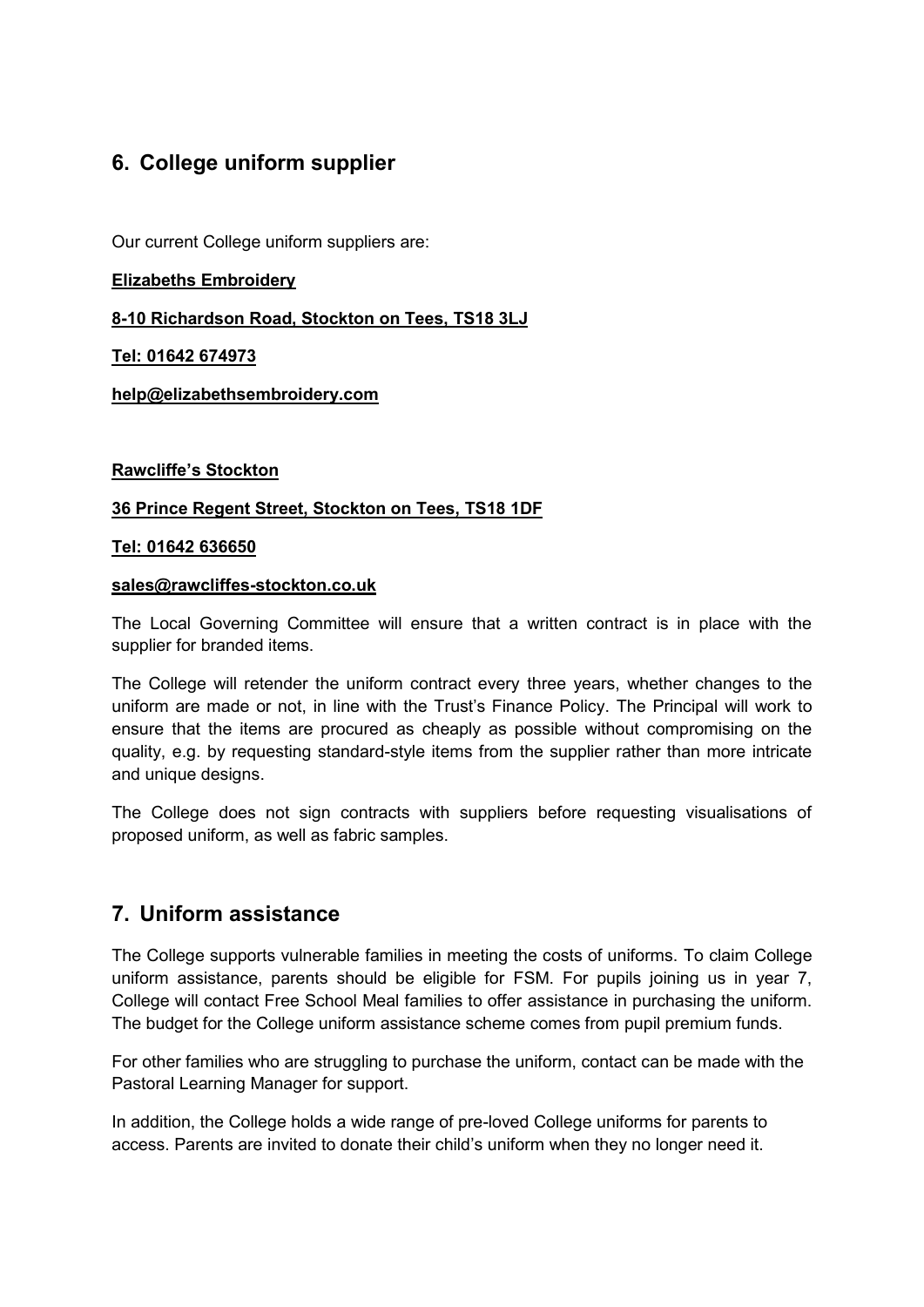Parents can donate and access pre- loved uniform on AMD days or make an arrangement with the Pastoral Learning Manager to visit at an appropriate time.

## **8. Non-compliance**

Staff members are permitted to discipline pupils for breaching this policy, in accordance with the College's Behaviour Policy.

For minor breaches of College Uniform Policy, teaching and support staff may use some or all of the following sanctions:

• A student may be required to remove excess items of jewellery or clothing if this can be done safely and decently.

• The student may be warned that their current dress is inappropriate and given a time limit to correct this (e.g. you must come in correct uniform tomorrow; within a week you must obtain correct footwear).

• The student may be isolated from mainstream classes, including break and lunchtimes, until they agree to comply with the uniform rules (and especially for repeated breaches of the policy) Repeated breaches will be regarded as defiance and treated as such.

• The student may be sent home to change into correct uniform or to dress properly. This can only be done in consultation with the VP for Pastoral Care. If this does occur, it should be made absolutely clear that this is not an exclusion and the student is welcome back in school properly dressed in accordance with the College's rules.

Where there are severe breaches of College Uniform Policy, the student may be sent home by the VP Pastoral Care as soon as is practical. Students must not be sent home unless contact can be established with the parent/carer and either the parent/carer collects the student or agrees that the student should make their own way home. If this is not possible, then the students may be held in isolation until the end of the school day. Again, it is emphasised that sending a student home is not exclusion.

Students are required to comply with the current College uniform rule. In the event that a parent/carer disagrees with College Uniform Policy, it should be pointed out that: Parents/carers agreed to send their child to College knowing that this was the College uniform rule agreed by Governors, and if they wish to make changes to the College uniform rules, they should make representations to the Governing Body.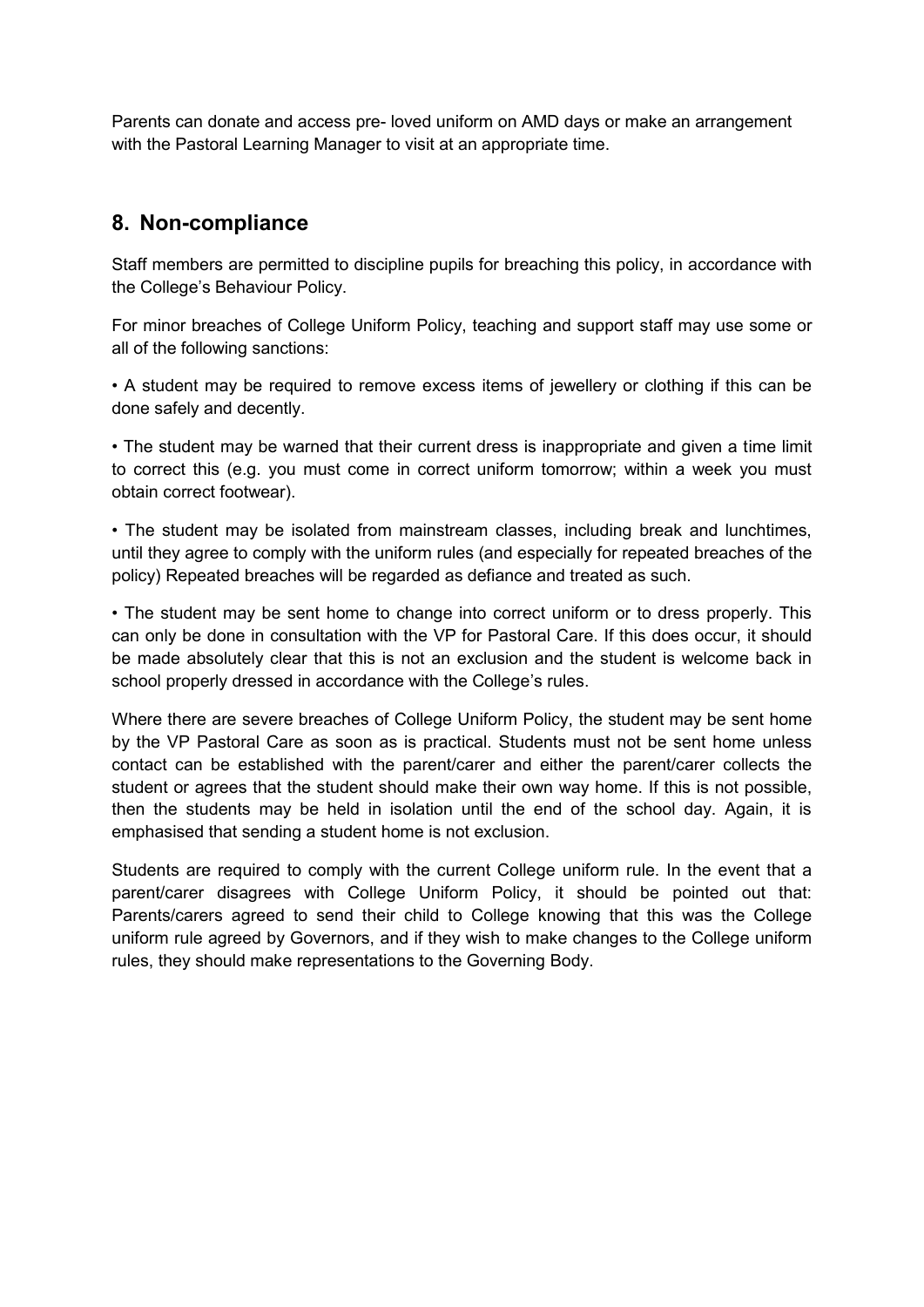## **9. College uniform**

The College uniform is as follows:

- All pupils in Years 7–11 wear blazers with the badge at all times in College
- No outdoor coats to be worn in the building (these can be stored in lockers)
- Grey trousers, NOT black/NOT Skinny/drainpipe
- Shoes all black with no other colours, markings or branding
- Pupils who are wearing skirts must also wear black tights or navy knee length socks
- No hats or scarves indoors
- No hoodies however Year 11 leavers' hoodie once issued may be worn on top of existing uniform instead of the blazer
- No footless or patterned tights

#### **Jewellery**

On health and safety grounds we do not allow students to wear jewellery, with the exception of up to one small stud in each ear lobe and a smart, sensible wristwatch. Facial/tongue piercings are not allowed

Jewellery is the responsibility of the pupil and not the College. Lost or damaged items will not be refunded. If, however, jewellery needs to be confiscated, it will be labelled and stored in the main office for collection at the end of the day. All jewellery must be removed during practical lessons, including PE lessons and science experiments.

#### **Tattoos**

Parents should also be aware that tattoos are not permitted.

#### **Footwear**

The College wants all students to grow into healthy adults. We believe that it is dangerous for students to wear shoes with platform soles or high heels in College, so we do not allow this. Nor do we allow students to wear trainers to College (or shoes which resemble trainers because of distinctive markings); these are appropriate for sport or as leisurewear but are not in keeping with the smart appearance of a college uniform. Sandals, flip flops, or backless shoes should not be worn. Boots (up to knee height) may be worn in adverse weather only and at the discretion of the Principal.

#### **Ties**

Clip on ties are compulsory. If for any reason an older version is worn, then the top button of the shirt must be buttoned and the tie tied, so that it resembles the clip-on. Lost/damaged/stolen ties must be replaced as soon as possible. The design of the Year 11 tie changes annually.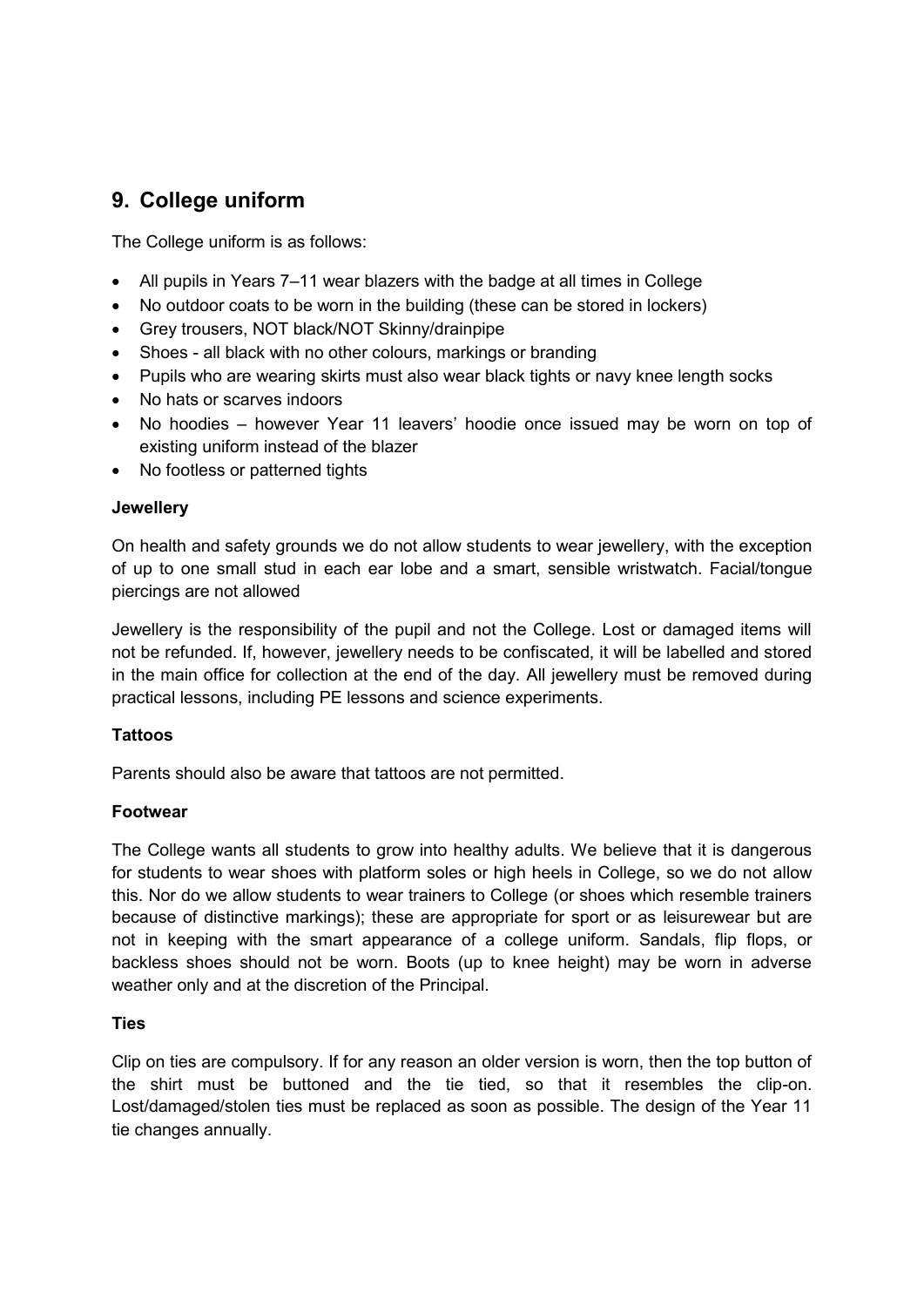#### **Skirts**

If students choose to wear skirts instead of trousers, these should be pleated all round (not with a straight panel at the top) and of an acceptable length – i.e., no more than two inches above the knee. From September 2019, the grey pleated skirt has been phased out and replaced by a blue tartan checked kilt.

#### **Make-up/Nails/eyelashes**

The following make up is **not** permitted:

- Fake tan
- Coloured lips and eye make- up
- False eyelashes and extensions
- False nails (gel, acrylic, coloured tips etc.)
- Nail varnish
- Temporary tattoos

Natural coverage of blemishes is permitted. Pupils wearing excessive makeup are required to remove it or, if appropriate, will be sent home to remove it.

#### **Hairstyles**

The College reserves the right to make a judgement on where pupils' hairstyles or hair colours are inappropriate for the College environment; however, will ensure that any such judgements do not discriminate against any pupil by virtue of their protected characteristics.

The College does not permit students to have extreme haircuts (e.g. Mohican, skin heads, sculpting etc.) colouring or haircuts that could serve as a distraction to other children

Pupils with long hair must ensure that this does not impede their vision, cover their face or provide a health and safety risk. Long hair must be tied up during practical lessons, e.g., during PE.

The following hairstyles are not considered appropriate for College:

- Brightly coloured, dyed hair
- Headwear with bold patterns or colours
- Excessive hair accessories

#### **College bag**

- Pupils must use an appropriately sized waterproof bag to carry their books and equipment. It should hold A4-sized workbooks comfortably without causing any damage
- College bags featuring inappropriate images, slogans or phrases are not permitted
- The College encourages pupils to bring non-valuable bags to College. The College will not be liable for lost or damaged College bags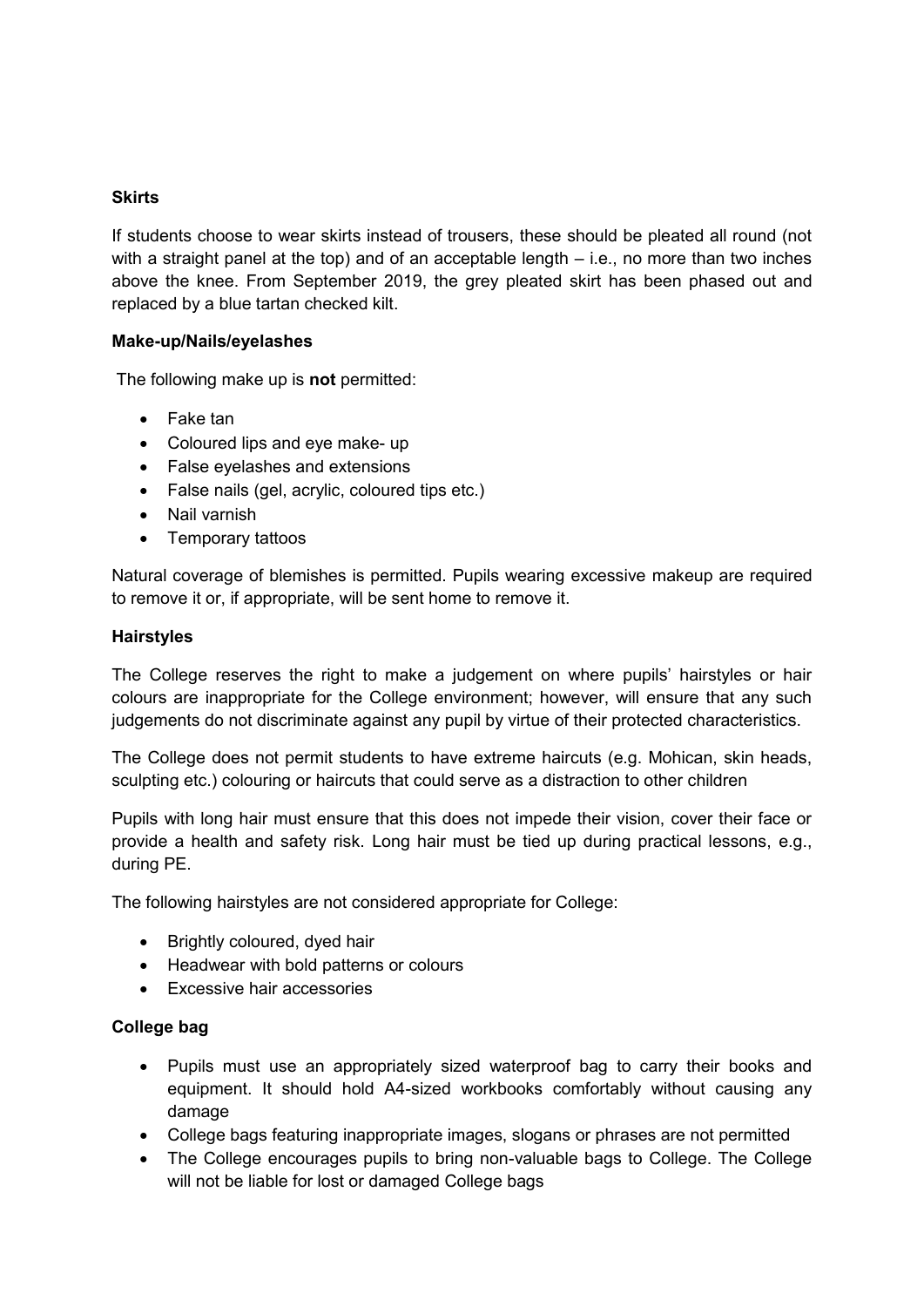#### **PE Kit**

#### **All pupils must have a branded Carmel polo shirt or t-shirt.**

Parents who do not wish to buy some of the optional branded PE kit must acquire a PE kit meeting the following criteria:

- A branded Carmel polo shirt or t-shirt
- Plain shorts or tracksuit bottoms or leggings with no branding or logos from professional sports teams
- Plain non- branded navy sweatshirt, not hoodie
- Suitable trainers
- Suitable sports footwear, e.g., football boots

Parents are responsible for ensuring their child brings their PE kit to College when needed. In the absence of this, a clean spare kit will be issued by the PE department to ensure all pupils take part in PE.

#### **10. Adverse weather**

There will be adjustments to the uniform in light of adverse weather conditions. Boots will be permitted when we have snow and should we have excessive heat, pupils will be allowed to remove their blazer.

### **11. Labelling**

All pupils' clothing and footwear is clearly labelled with their name and form.

Any lost clothing is be taken to the lost property box in the student reception and is disposed of if it is not collected in a timely manner. Lost property will be regularly displayed in student reception.

| Item | Optional<br>or<br>Requirement | Elizabeth's<br>Embroidery | <b>Rawcliffes</b> | <b>High Street</b> |
|------|-------------------------------|---------------------------|-------------------|--------------------|
| Tie  | Requirement                   | £5.00                     | £5.95             | Not available      |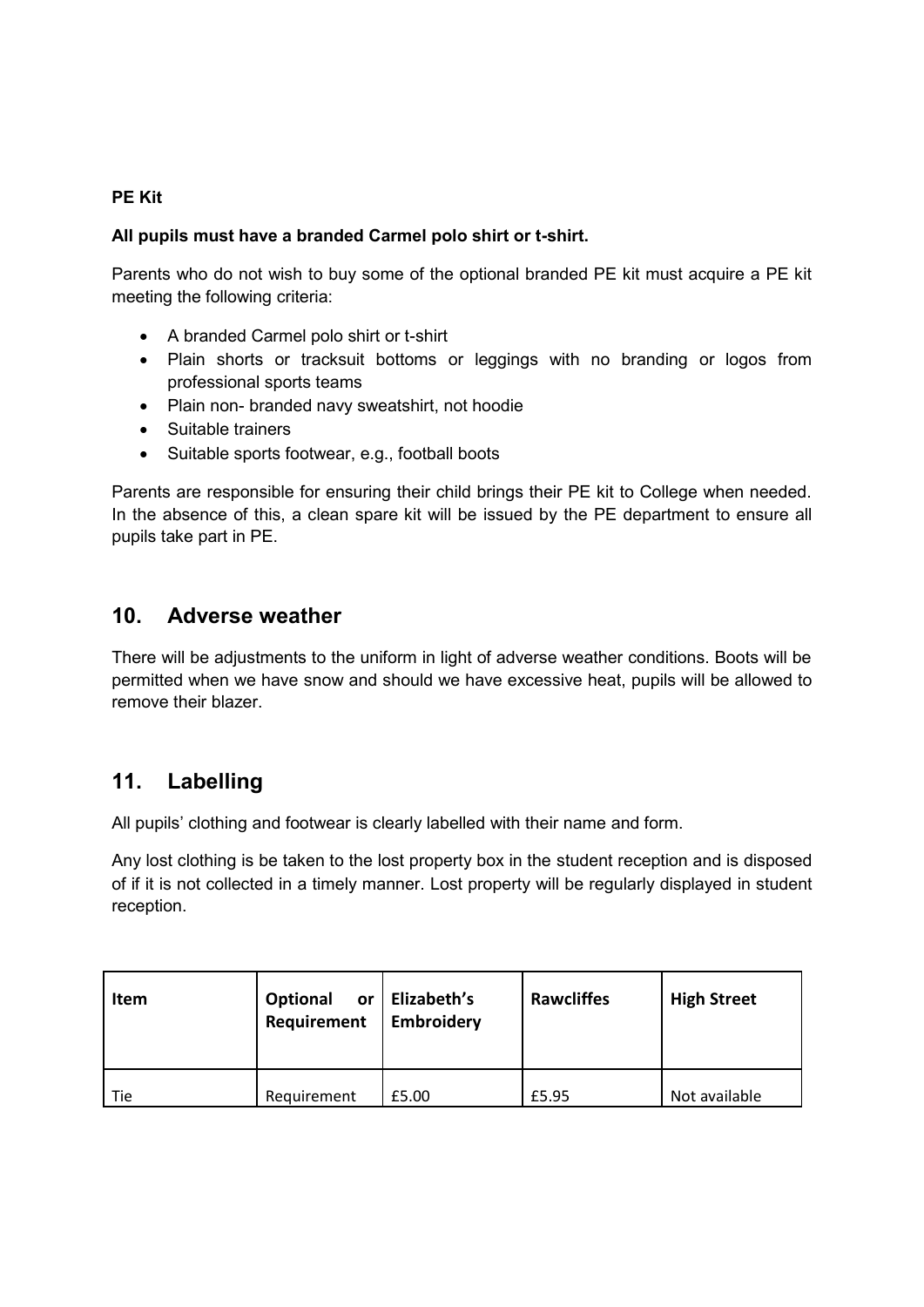| Navy Blazer<br>(branded)            |             | £26.50          | £26.25        | Available<br>(unbranded) |
|-------------------------------------|-------------|-----------------|---------------|--------------------------|
| or                                  | Requirement |                 |               |                          |
| Carmel badge for<br>own blazer      |             | £5.50           | £7.00         | Not available            |
| Tartan skirt                        |             | £25.95 - £28.29 | £25.99        | Not available            |
| or                                  | Requirement |                 |               |                          |
| Dark grey trousers                  |             | Not available   | £16.50        | Available                |
| Short sleeved<br>blouse             | Requirement | £13.00 - £15.00 | £13.75        | Available                |
| or                                  |             |                 |               |                          |
| Long sleeved<br>blouse              |             | Not available   | £13.99        | Available                |
| Short sleeved shirt                 |             | £13.50 - £15.00 | £14.49        | Available                |
| or                                  |             |                 |               |                          |
| Long sleeved shirt                  | Requirement | Not available   | £14.99        | Available                |
| <b>Boys Trousers</b>                | Requirement | £14.96          | Not available | Available                |
| <b>PE Kit</b>                       |             |                 |               |                          |
| Carmel branded<br>fitted Polo Shirt | Requirement | £13.29 - £13.95 | £13.75        | Not available            |
| or                                  |             |                 |               |                          |
| Carmel branded T-<br>shirt          |             | £10.82 - £10.99 | £10.99        | Not available            |
| Skort                               | Optional    | £12.99 - £13.33 | £12.99        | Not available            |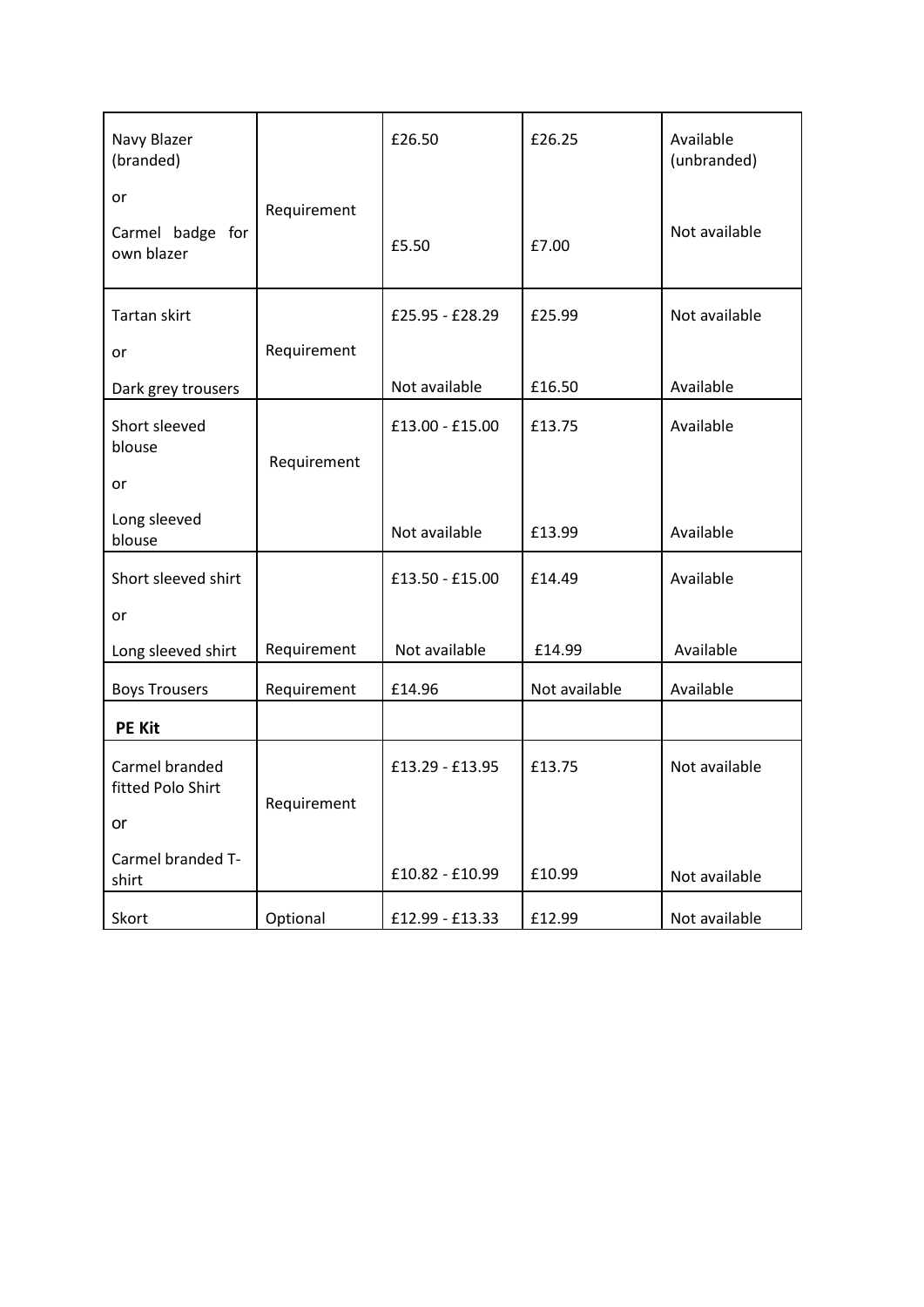| Carmel Royal blue<br>branded shorts               |                                  | £9.00 - £9.17   | Not available   | Available     |
|---------------------------------------------------|----------------------------------|-----------------|-----------------|---------------|
| or                                                |                                  |                 |                 |               |
| Unbranded royal<br>blue shorts                    |                                  | Not available   | Not available   | Available     |
| or                                                |                                  |                 |                 |               |
| Carmel-branded<br><b>Black Leggings</b>           | Requirement                      | £13.00 - £13.33 | £12.99          | Not available |
| or                                                | to have at least<br>one of these |                 |                 |               |
| Plain black un-<br>branded black<br>leggings      | items                            | Not available   | Not available   | Available     |
| or                                                |                                  |                 |                 |               |
| <b>Black non-branded</b><br>tracksuit bottoms     |                                  | Not available   | £10.95 - £13.95 | Available     |
| or                                                |                                  |                 |                 |               |
| Royal Blue Carmel<br>branded tracksuit<br>bottoms |                                  | £17.08 - £17.50 | £17.25          | Available     |
|                                                   |                                  |                 |                 |               |
| <b>Rugby Top</b>                                  | Optional                         | £19.00 - £19.07 | £18.99          | Not available |
| Zip Top Sports Top                                | Optional                         | £18.50 - £18.85 | £18.25          | Not available |
| Navy blue<br>Sweatshirt (not<br>hoodie)           | Optional                         | Not available   | £8.99 - £10.99  | Available     |
| Royal blue socks                                  | Requirement                      | £4.50 - £4.58   | £4.99           | Available     |